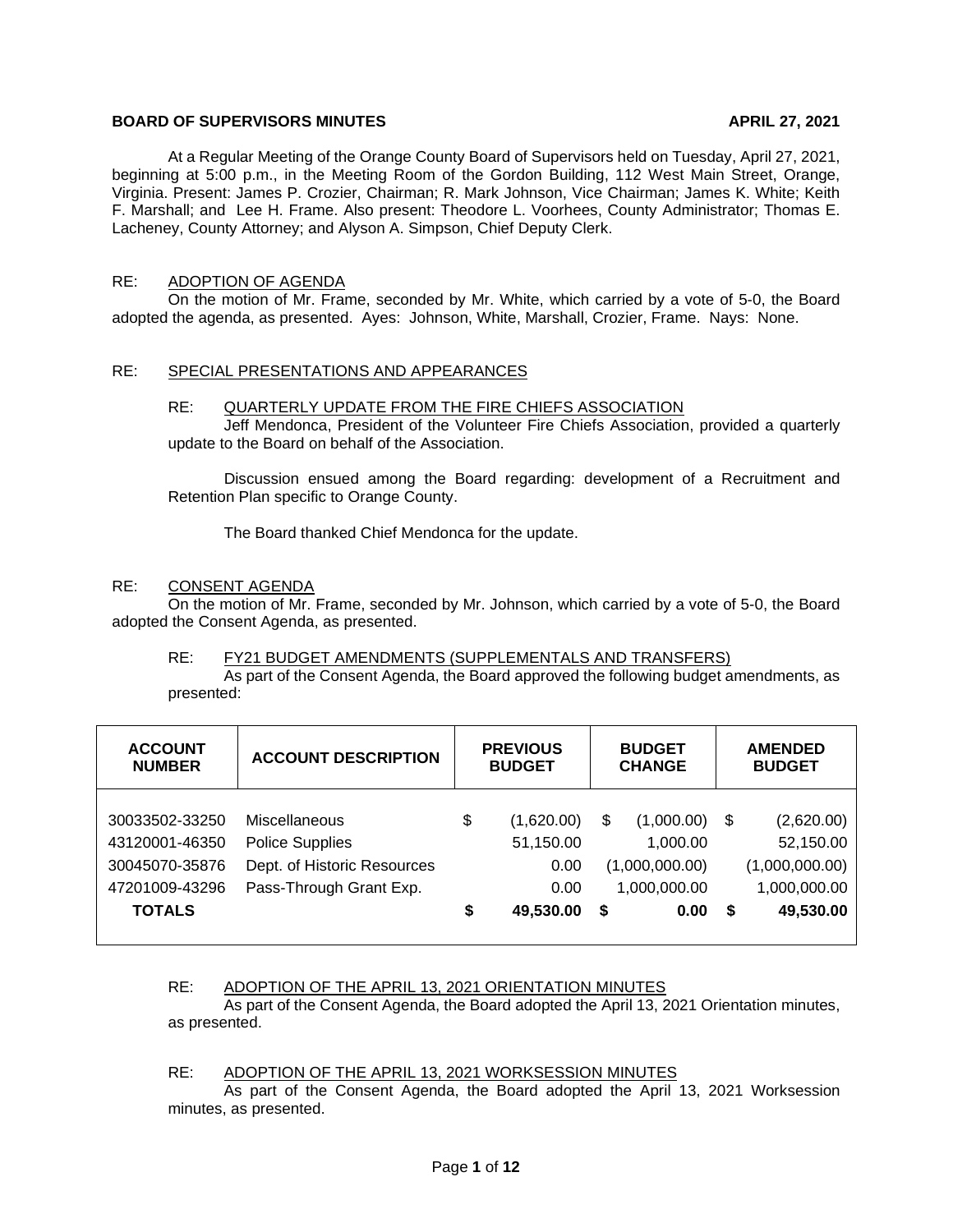# RE: ADOPTION OF THE APRIL 13, 2021 REGULAR MEETING MINUTES

As part of the Consent Agenda, the Board adopted the April 13, 2021 Regular Meeting minutes, as presented.

# RE: NEW BUSINESS

## RE: ADOPTION OF THE FY2022-FY2026 CAPITAL IMPROVEMENTS PLAN (CIP)

Stephanie Straub, Assistant to the County Administrator, explained that the Working Draft of the FY2022-FY2026 Capital Improvements Plan (CIP) had previously been provided to the Board for review. She noted that Department Directors and Constitutional Officers had submitted new project requests and updated project requests that had been submitted in previous years. Staff then worked to assemble a Working Draft of the CIP that reflected the objectives of the Comprehensive Plan as well as the financial policies of the Board. Ms. Straub summarized the new projects contained in the CIP, as well as the planned funding sources. She indicated the CIP was ready for adoption at this time, and that the funds for year one of the CIP were planned to be appropriated as part of the annual budget process.

Discussion ensued among the Board regarding: the need to check-in on planned replacement cycles to ensure those cycles were still accurate and meeting departmental needs.

On the motion of Mr. Frame, seconded by Mr. White, which carried by a vote of 5-0, the Board adopted the FY2022 – FY2026 Capital Improvements Plan, as presented.

Ayes: Johnson, White, Marshall, Crozier, Frame. Nays: None.

#### RE: AWARD OF THE CONTRACTS FOR GENERAL ENGINEERING AND ARCHITECTURAL **SERVICES**

Amanda Amos, Procurement Coordinator, stated that staff had released a solicitation in February requesting proposals from firms to provide a range of general engineering and architectural services for various departments on an as-needed basis. She noted that the solicitation was advertised on the County website, in the Orange County Review, and on eVA, and nine (9) proposals had been received.

Ms. Amos stated that staff ranked the Offerors and conducted interviews with the top ranked firms. Members of the Selection Committee recommended multiple Offerors that met a variety of skills and abilities needed to assist the County in both current and future projects.

Discussion ensued among the Board regarding: whether each firm had unique capabilities or if there were overlap in some of the capabilities; how a firm was selected to be used by staff; and whether consideration was given to avoid potential conflicts on projects.

On the motion of Mr. Frame, seconded by Mr. Johnson, which carried by a vote of 5-0, the Board authorized staff to enter into contracts with Wiley|Wilson, Draper Aden Associates, Timmons Group, RK&K, The Thrasher Group, and SDI (Sullivan, Ingalls & Donahoe) for general engineering and architectural services for a period of one (1) year, with the option for four (4) additional renewals, as presented.

Ayes: Johnson, White, Marshall, Crozier, Frame. Nays: None.

# RE: SOLE SOURCE AWARD TO ZOLL MEDICAL CORPORATION FOR THE PURCHASE OF VENTILATORS

Amanda Amos, Procurement Coordinator, stated that Zoll Medical Corporation was the provider of zVent Portable Ventilators, which met the County's requirements for patient safety, were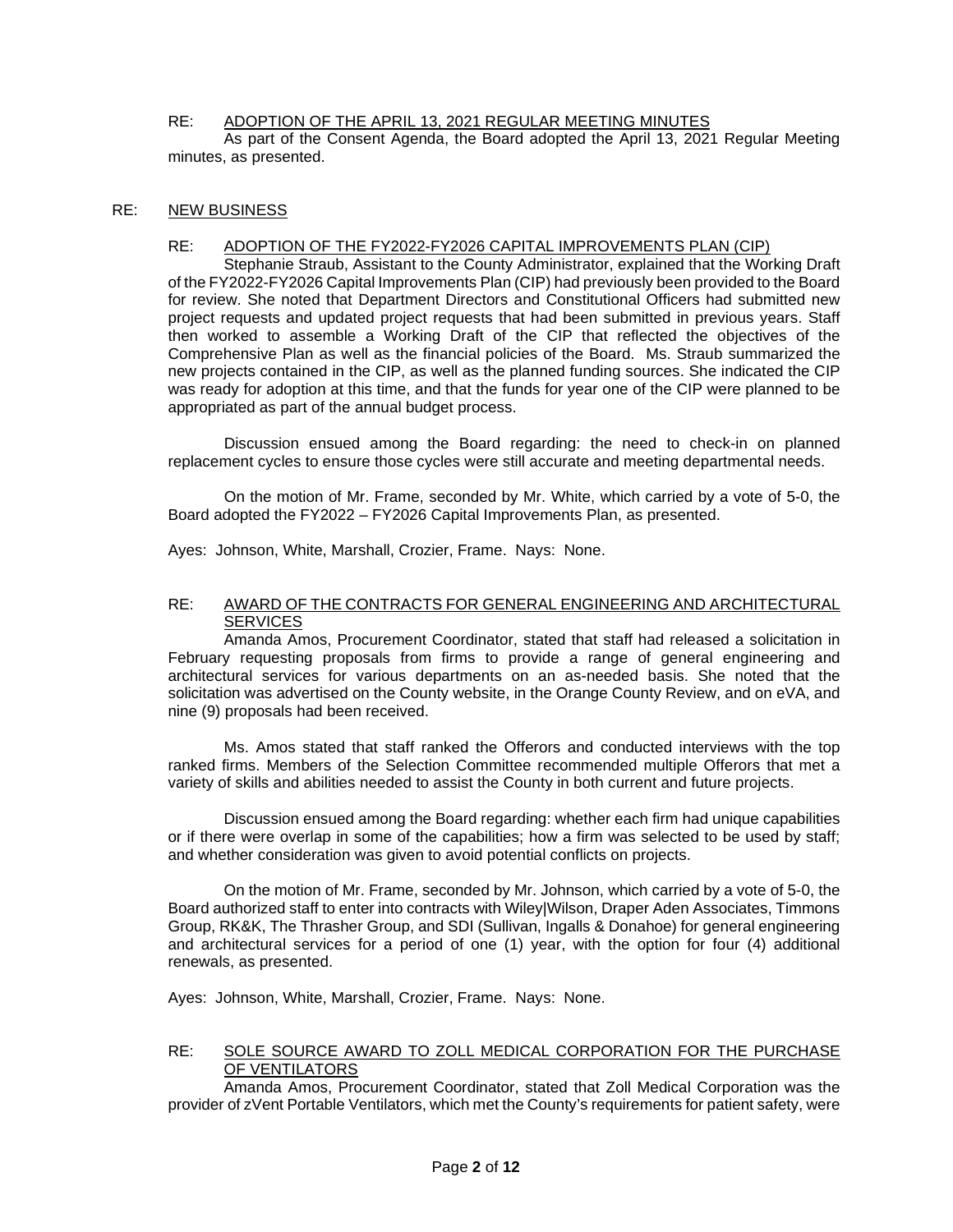easy to operate, and interfaced with current equipment. Additionally, Zoll provided parts for the County's existing ventilators. She explained that a sole source posting was approved and posted.

Ms. Amos noted that Zoll had provided a quote for nine (9) zVent Portable Ventilators totaling \$119,990.25, adding that funding for the purchase had been allocated in the COVID-19 Cares Act Ventilator expense account.

On the motion of Mr. Frame, seconded by Mr. Johnson, which carried by a vote of 5-0, the Board authorized staff to enter into a contract with Zoll Medical Corporation to purchase zVent Portable Ventilators using funds in the COVID-19 Cares Act Ventilator expense account, as presented.

Ayes: Johnson, White, Marshall, Crozier, Frame. Nays: None.

#### RE: AIRPORT GRANT OPPORTUNITY

Kurt Hildebrand, Assistant County Administrator for Operations, explained that Congress had passed the Coronavirus Response and Relief Supplemental Appropriation Act (CRRSAA), which included nearly \$2 billion in funds to be awarded as economic relief to eligible U.S. airports of the National Airport System (NAS). In order to distribute the CRRSAA funds, the Federal Aviation Administration (FAA) established the Airport Coronavirus Response Grant Program (ACRGP).

Mr. Hildebrand said that, because the Orange County Airport was part of the NAS, staff had received notification from the FAA that \$13,000 was available for the Airport. He noted the grant was fully funded by the FAA, with no local match required, and could be used to reimburse operational expenses incurred by the Airport on or after January 20, 2020.

On the motion of Mr. Frame, seconded by Mr. White, which carried by a vote of 5-0, the Board authorized staff to apply for and execute the Airport Coronavirus Response Grant in the amount of \$13,000, as presented.

Ayes: Johnson, White, Marshall, Crozier, Frame. Nays: None.

## RE: OLD BUSINESS

# RE: ADOPTION OF ORDINANCE FOR TAX RATES FOR CALENDAR YEAR 2021

On the motion of Mr. White, seconded by Mr. Frame, which carried by a roll call vote of 5-0, the Board adopted the following ordinance, as presented:

#### ORDINANCE TO ESTABLISH TAX LEVIES FOR THE TAX YEAR BEGINNING JANUARY 1, 2021

WHEREAS, notice was advertised of proposed tax levies pursuant to §§15.2-1427, 58.1- 3007, and 58.1-3604 of the Code of Virginia; and

WHEREAS, the Board of Supervisors conducted a duly-advertised Public Hearing on Tuesday, April 13, 2021, to receive public comment;

NOW, THEREFORE, BE IT ORDAINED, on this  $27<sup>th</sup>$  day of April, 2021, that the Orange County Board of Supervisors hereby establishes the tax levies for the County of Orange, Virginia, as follows, for the tax year beginning January 1, 2021:

REAL ESTATE, pursuant to §58.1-3000 VA Code Ann., including equalized public service corporation real estate as defined by §58.1-2605 VA Code Ann., including a manufactured home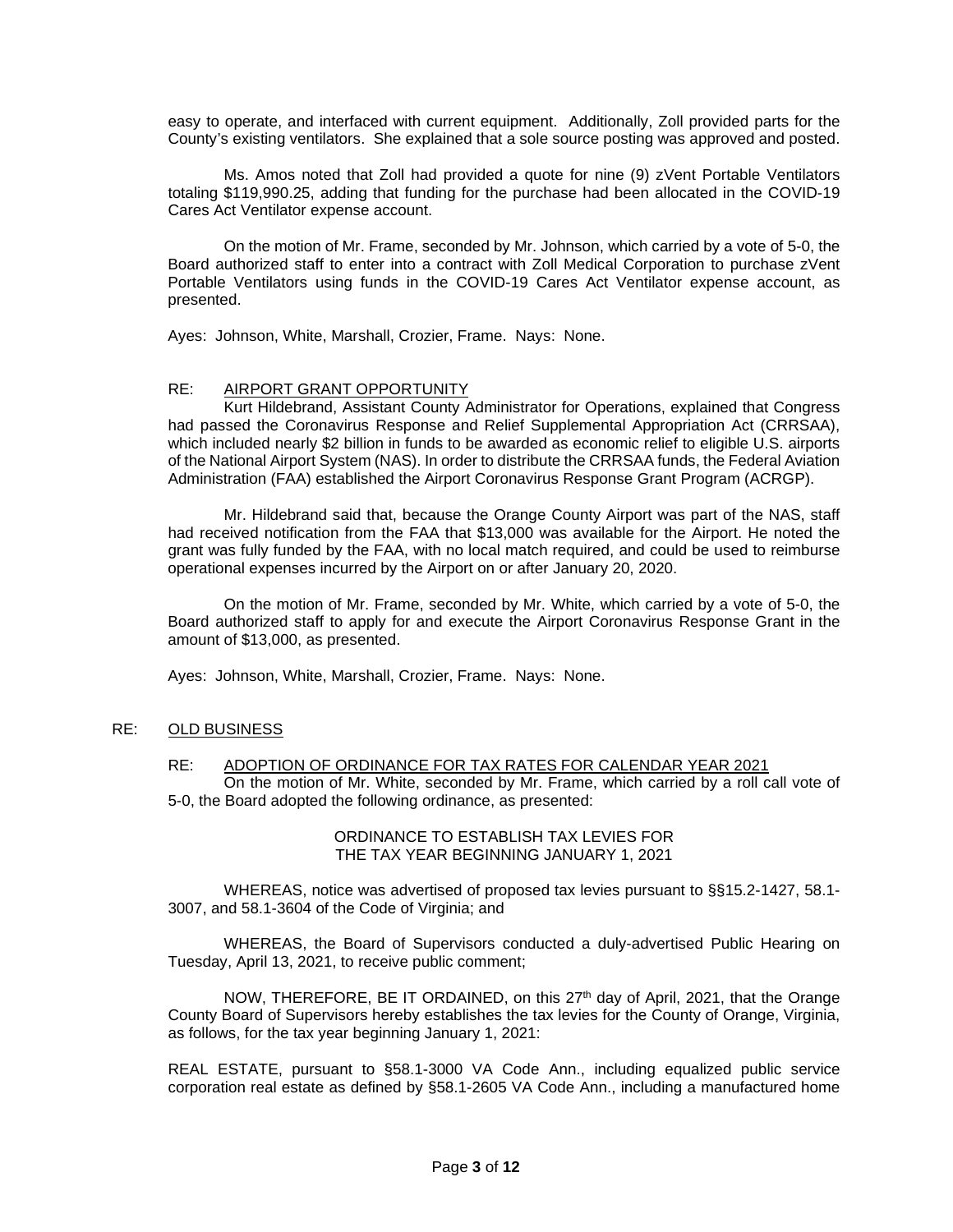as defined by §36-85.3 VA Code Ann.: \$0.61 per \$100.00 of assessed valuation (subject to County land use tax ordinance and ordinance granting tax relief for the elderly and handicapped).

COUNTY-WIDE FIRE AND EMS DISTRICT, pursuant to §27.23.1 VA Code Ann.: \$0.11 per \$100.00 of assessed valuation.

MOBILE HOMES CLASSIFIED AS PERSONAL PROPERTY, as defined by §36-85.3 VA Code Ann. and pursuant to §58.1-3506(A)(10) VA Code Ann.: \$0.72 per \$100.00 of assessed valuation.

TANGIBLE PERSONAL PROPERTY, pursuant to §58.1-3000 VA Code Ann. and classified by §58.1-3500 through -3506.1 VA Code Ann., including but not limited to, motorcycles and other motor vehicles, but excluding watercraft and boats, aircraft, forest harvesting machinery and farm machinery, and business tangible personal property: \$3.75 per \$100.00 assessed valuation (subject to County ordinance granting exemption for pollution control equipment).

BUSINESS TANGIBLE PERSONAL PROPERTY, pursuant to §58.1-3506(A)(26) VA Code Ann., including furniture, equipment, trade fixtures, hand-powered tools, office machines, business mobile telephones, books, signs, and other tangible personal property used in business except for automobiles or trucks, which will be taxed as tangible personal property: \$2.20 per \$100.00 assessed valuation.

PROGRAMMABLE COMPUTER EQUIPMENT AND PERIPHERALS USED IN A TRADE OR BUSINESS, pursuant to §58.1-3506(A)(27) VA Code Ann.: \$2.20 per \$100.00 assessed valuation.

AIRCRAFT, pursuant to §58.1-3506(A)(2), (3), (4) and (5) VA Code Ann.: \$0.00 per \$100.00 assessed valuation.

WATERCRAFT AND BOATS, pursuant to §58.1-3506(A)(1)(a), (1)(b), (12), (28), (29), (35) and (36) VA Code Ann.: \$2.09 per \$100.00 assessed valuation.

PRIVATELY OWNED MOTOR HOMES USED FOR RECREATIONAL PURPOSES, pursuant to §58.1-3506(A)(30) VA Code Ann.: \$2.62 per \$100.00 of assessed valuation.

ALL OTHER RECREATIONAL VEHICLES, pursuant to §58.1-3506 (A)(18), §58.1-3506(B) VA Code Ann., including but not limited to, privately owned camping and travel trailers, and certain trailers used for the transportation of horses: \$2.62 per \$100.00 of assessed valuation.

FARM MACHINERY, as defined by §58.1-3505(8) and (10) VA Code Ann.: \$0.00 per \$100.00 assessed valuation.

MACHINERY AND TOOLS, as defined by §58.1-3507 VA Code Ann.: \$1.831 per \$100.00 assessed valuation.

HEAVY CONSTRUCTION EQUIPMENT, as defined by §58.1-3508.2 VA Code Ann.: \$2.20 per \$100.00 assessed valuation.

FOREST HARVESTING MACHINERY, as defined by §58.1-3508 VA Code Ann.: \$0.00 per \$100.00 assessed valuation.

MERCHANTS CAPITAL, as defined by §58.1-3000, §58.1-3509 *et seq.* VA Code Ann.: \$0.40 per \$100.00 of assessed valuation.

MOTOR VEHICLE LICENSE TAX, as defined by §46.2-752 VA Code Ann. and §62-36 *et seq.* Orange County Code: \$35.00 per year for cars and trucks, and \$21.00 per year for motorcycles.

Ayes: Johnson, White, Marshall, Crozier, Frame. Nays: None.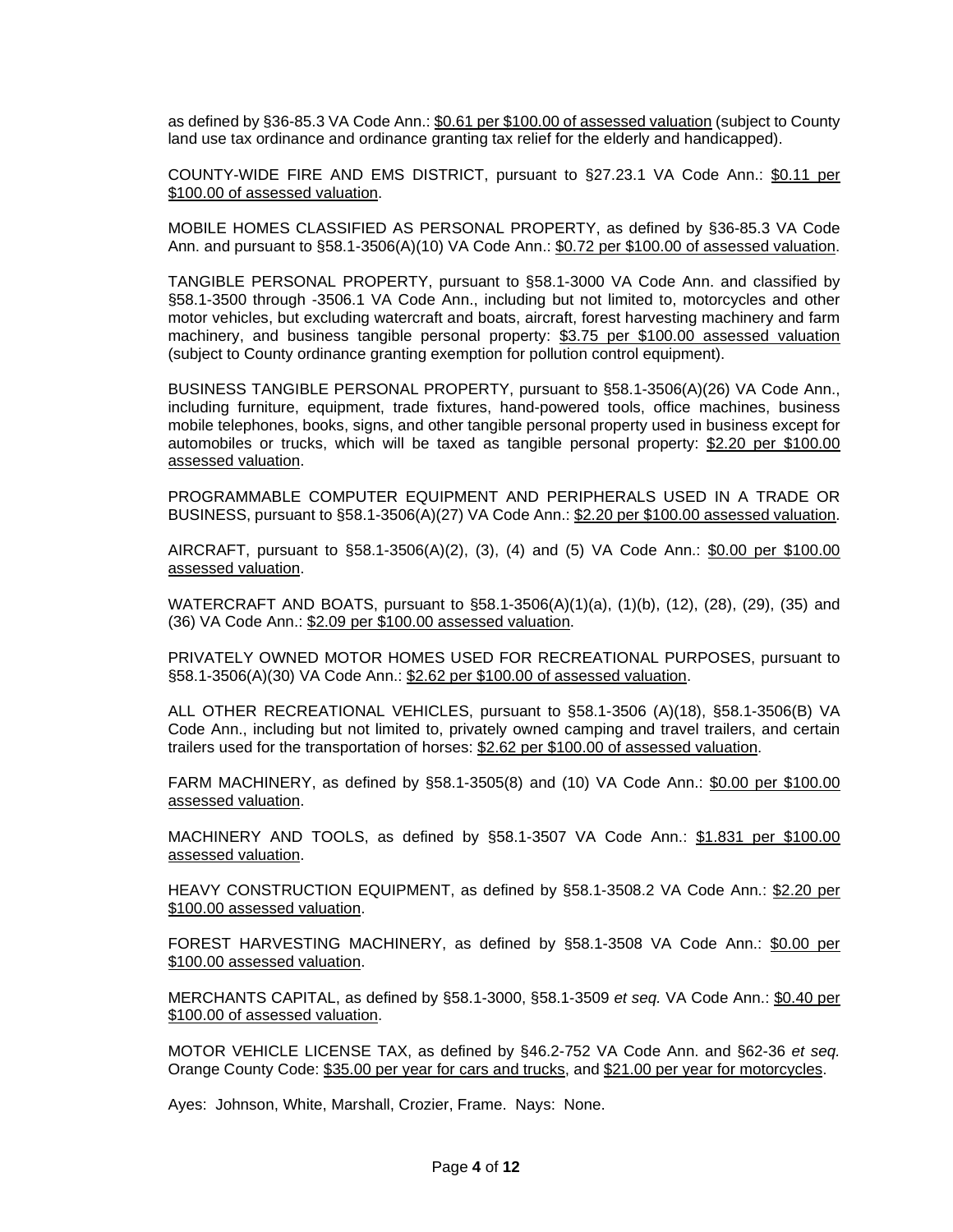# RE: ADOPTION AND APPROPRIATION OF OPERATING AND CAPITAL BUDGET FOR FISCAL YEAR 2022

The Board highlighted the fact that this was the seventh consecutive fiscal year with no increase in real estate or personal property tax rates.

On the motion of Mr. Frame, seconded by Mr. Johnson, which carried by a roll call vote of 5-0, the Board adopted the following resolution, as presented:

#### RESOLUTION TO ADOPT AND APPROPRIATE THE FISCAL YEAR 2022 OPERATING AND CAPITAL BUDGETS

WHEREAS, the Fiscal Year 2022 Budget has been duly prepared and presented to the Board of Supervisors; and

WHEREAS, various budget discussions have been conducted; and

WHEREAS, the Board of Supervisors conducted a duly-advertised Public Hearing on Tuesday, April 13, 2021, to receive public comment; and

WHEREAS, the Board of Supervisors has considered the services required and desired by the citizens of Orange County;

NOW, THEREFORE, BE IT RESOLVED, on this 27<sup>th</sup> day of April, 2021, that the Orange County Board of Supervisors hereby approves and adopts the Fiscal Year 2022 Budget, as presented and shown below, and appropriates all funds as set forth in the Budget with the limitations and instructions included herein; and

BE IT FURTHER RESOLVED, as follows:

- 1. Estimates of revenues are approved in total and appropriations are hereby authorized at the functional level within the General Fund.
- 2. Estimates of revenues are approved in total and appropriations for remaining Governmental funds are approved in total for each fund, including the Law Library Fund, Virginia Public Assistance Fund, COVID-19 Response Fund, Fire & EMS Levy Fund, County Capital Projects Fund, Debt Service Fund, School Operating Fund, School Other Funds, and Insurance Internal Service Fund.
- 3. Estimates of revenues are approved in total and appropriations for Enterprise funds are approved in total for each fund, including the Airport Fund and the Landfill Fund.
- 4. Appropriations designated for the COVID-19 Response Fund and capital projects within the County and School Capital Projects Funds, Airport Fund, and Landfill Fund will not lapse at the end of the fiscal year, but shall remain appropriated until the completion of the project or until the Board of Supervisors, by appropriate resolution, changes or eliminates the appropriation.
- 5. Federal, State, and Charges for Services for all School Funds and Social Services revenues are hereby appropriated for expenditures only up to the amounts actually received from Federal, State, and Charges for Services sources.
- 6. Enterprise funds, including the Airport Fund and the Landfill Fund, are authorized to operate as determined by activity levels, within constraints of actual revenues and available surplus, and budget modifications approved by the Board of Supervisors.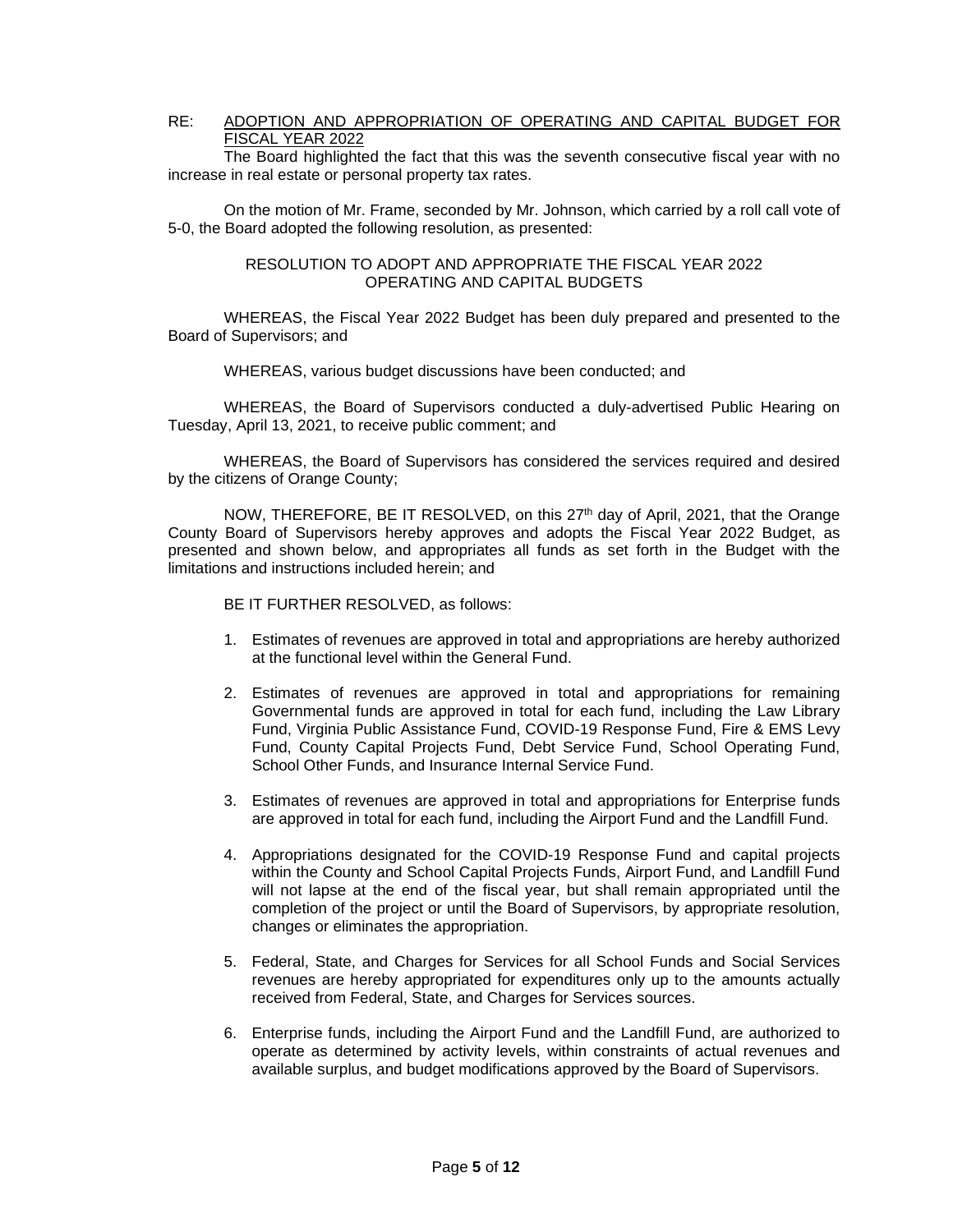- 7. The Board of Supervisors will establish the Personal Property Tax Relief Act (PPTRA) percentage for the 2021 tax year in August, 2021, by separate resolution.
- 8. In accordance with Virginia Code §15.2-1414.2, effective January 1, 2022, annual salaries for each member of the Board of Supervisors will be \$15,000; however, the annual salary for the Chairman of the Board of Supervisors will be \$18,000.
- 9. The County Administrator may increase appropriations for non-budgeted revenue for insurance recoveries for County vehicles and other property for which County funds have been expended to make repairs and for worker's compensation reimbursements, up to \$30,000 per incident or claim.
- 10. The County Administrator may appropriate both revenue and expenditures from donations made to support County programs up to \$500. Any remaining balance of a restricted donation at the fiscal year end will be re-appropriated into the subsequent fiscal year.
- 11. The County Administrator is charged with the responsibility for the quarterly reporting of revenues and expenditures compared to the adopted budget as amended, to the Board of Supervisors.
- 12. Where funding is included for the acquisition of certain projects and equipment by debt financing within the FY22-FY26 Adopted Capital Improvements Plan and in the FY22 Adopted Budget, the Board of Supervisors hereby declares its official intent under Treasury Regulations Section 1.150-2 that it reasonably expects to reimburse its original expenditures for such acquisitions from the proceeds of the subsequent applicable debt obligation. It is expected that the expenditures will be paid from the County's General Fund and other available sources.

Ayes: Johnson, White, Marshall, Crozier, Frame. Nays: None.

# **ADOPTED FISCAL YEAR 2022 BUDGET**

# **GENERAL FUND**

| Revenues:                                |    |            |
|------------------------------------------|----|------------|
| Local Sources                            | \$ | 51,562,479 |
| Commonwealth                             |    | 8,662,763  |
| <b>Federal Government</b>                |    | 75,574     |
| <b>Transfers from Other Funds</b>        |    | 88,069     |
| <b>General Fund Reserves</b>             |    | 2,101,380  |
| <b>Total Revenues</b>                    | S  | 62,490,265 |
| <b>Expenditures:</b>                     |    |            |
| <b>General Government Administration</b> | \$ | 4,365,752  |
| Judicial Administration                  |    | 2,368,556  |
| <b>Public Safety</b>                     |    | 8,232,406  |
| <b>Public Works</b>                      |    | 1,601,493  |
| Health & Welfare                         |    | 4,716,080  |
| Education                                |    | 43,600     |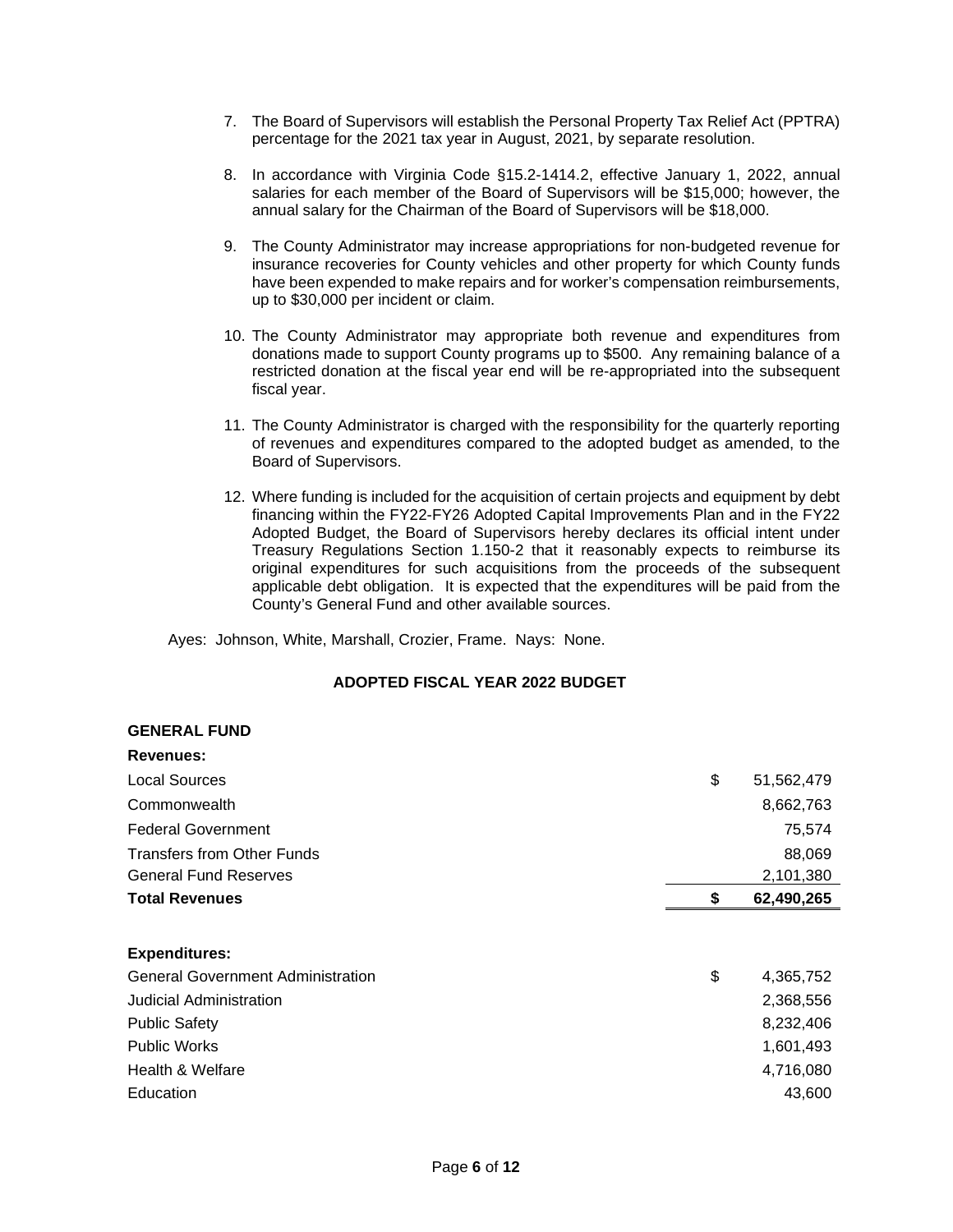| Parks, Recreation & Culture            | 1,531,822        |
|----------------------------------------|------------------|
| <b>Community Development</b>           | 1,715,760        |
| Non-Departmental                       | 822,562          |
| <b>Transfers to Other Funds</b>        | 37,092,234       |
| <b>Total Expenditures</b>              | \$<br>62,490,265 |
| <b>LAW LIBRARY FUND</b>                |                  |
| <b>Revenues:</b>                       |                  |
| <b>Local Sources</b>                   | \$<br>7,000      |
| Reserves                               | 3,100            |
| <b>Total Revenues</b>                  | \$<br>10,100     |
| <b>Total Expenditures</b>              | \$<br>10,100     |
| <b>VIRGINIA PUBLIC ASSISTANCE FUND</b> |                  |
| <b>Revenues:</b>                       |                  |
| Commonwealth                           | \$<br>1,289,408  |
| <b>Federal Government</b>              | 1,876,511        |
| <b>Transfer from General Fund</b>      | 936,605          |
| <b>Total Revenues</b>                  | \$<br>4,102,524  |
|                                        |                  |
| <b>Total Expenditures</b>              | \$<br>4,102,524  |
| <b>COVID-19 RESPONSE FUND</b>          |                  |
| <b>Revenues:</b>                       |                  |
| <b>Federal Government</b>              | \$<br>7,185,813  |
| <b>Total Revenues</b>                  | \$<br>7,185,813  |
| <b>Total Expenditures</b>              | \$<br>7,185,813  |
| FIRE & EMS LEVY FUND                   |                  |
| <b>Revenues:</b>                       |                  |
| <b>Local Sources</b>                   | \$<br>6,409,737  |
| Commonwealth                           | 181,186          |
| Reserves                               | 584,598          |
| <b>Total Revenues</b>                  | \$<br>7,175,521  |
| <b>Expenditures:</b>                   |                  |
| Fire & EMS Expenses                    | \$<br>5,939,629  |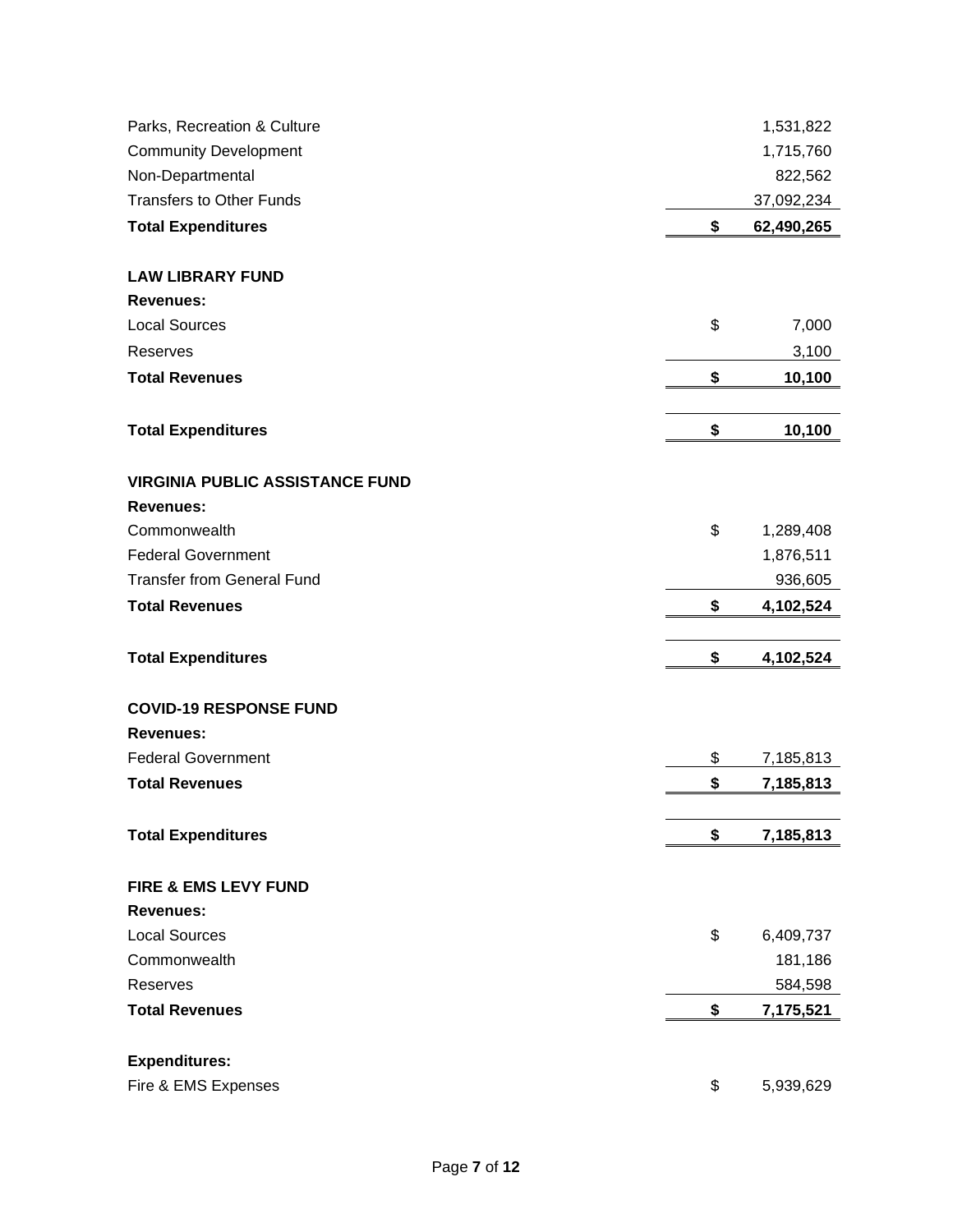| <b>Transfers to Other Funds</b>     | 1,235,892       |
|-------------------------------------|-----------------|
| <b>Total Expenditures</b>           | \$<br>7,175,521 |
|                                     |                 |
| <b>COUNTY CAPITAL PROJECTS FUND</b> |                 |
| <b>Revenues:</b>                    |                 |
| Miscellaneous                       | \$<br>20,000    |
| <b>Transfer from General Fund</b>   | 1,543,307       |
| <b>Financing Proceeds</b>           | 1,370,000       |
| Reserves                            | 345,483         |
| <b>Total Revenues</b>               | \$<br>3,278,790 |
|                                     |                 |
| <b>Expenditures:</b>                |                 |
| <b>Capital Expenses</b>             | \$<br>3,033,307 |
| <b>Transfers to Other Funds</b>     | 245,483         |
| <b>Total Expenditures</b>           | \$<br>3,278,790 |
|                                     |                 |
| <b>DEBT SERVICE FUND</b>            |                 |
| <b>Revenues:</b>                    |                 |
| <b>Transfers from Other Funds</b>   | \$<br>9,846,696 |
| <b>Total Revenues</b>               | \$<br>9,846,696 |
|                                     |                 |
| <b>Total Expenditures</b>           | \$<br>9,846,696 |
| <b>AIRPORT FUND</b>                 |                 |
| <b>Revenues:</b>                    |                 |
| <b>Local Sources</b>                | \$<br>400,920   |
| <b>Transfer from General Fund</b>   | 236,236         |
| Commonwealth                        | 24,000          |
| <b>Federal Government</b>           | 470,000         |
| Reserves                            | 6,000           |
| <b>Total Revenues</b>               | \$<br>1,137,156 |
|                                     |                 |
| <b>Total Expenditures</b>           | \$<br>1,137,156 |
| <b>LANDFILL FUND</b>                |                 |
| <b>Revenues:</b>                    |                 |
| <b>Local Sources</b>                | \$<br>494,000   |
| Commonwealth                        | 8,447           |
| <b>Transfer from General Fund</b>   | 2,537,029       |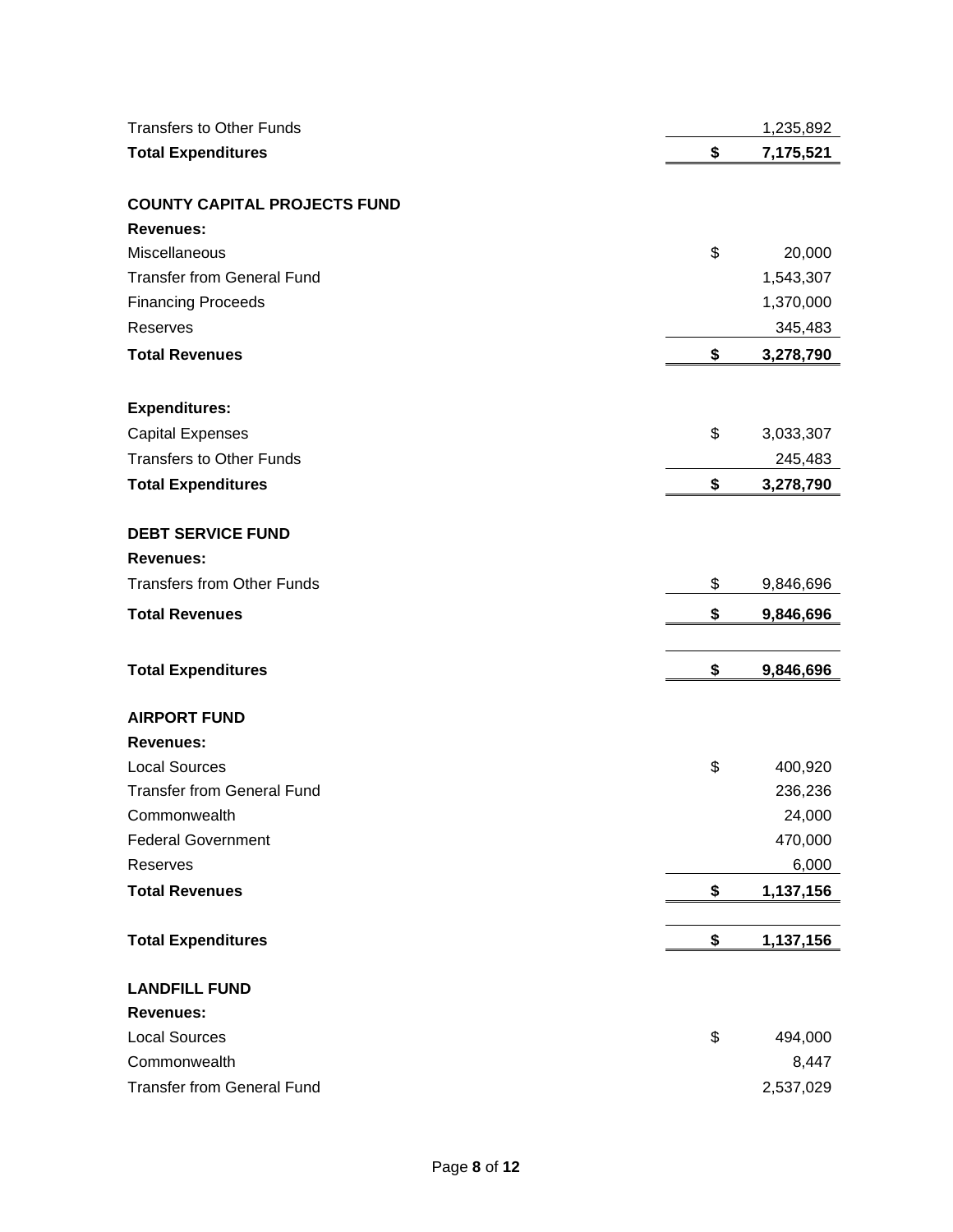| <b>Financing Proceeds</b>                   | 285,000          |
|---------------------------------------------|------------------|
| <b>Total Revenues</b>                       | \$<br>3,324,476  |
|                                             |                  |
| <b>Total Expenditures</b>                   | \$<br>3,324,476  |
| ORANGE COUNTY PUBLIC SCHOOLS OPERATING FUND |                  |
| <b>Revenues:</b>                            |                  |
| <b>Transfer from General Fund</b>           | \$<br>21,535,743 |
| Commonwealth                                | 31,391,360       |
| <b>Federal Government</b>                   | 2,747,381        |
| Other                                       | 68,000           |
| <b>Total Revenues</b>                       | \$<br>55,742,484 |
|                                             |                  |
| <b>Expenditures:</b>                        |                  |
| <b>School Operating Fund</b>                | \$<br>55,026,139 |
| <b>Transfers to Other Funds</b>             | 716,345          |
| <b>Total Expenditures</b>                   | \$<br>55,742,484 |
|                                             |                  |
| ORANGE COUNTY PUBLIC SCHOOLS OTHER FUNDS    |                  |
| <b>Revenues:</b>                            |                  |
| <b>Transfer from General Fund</b>           | \$<br>1,937,993  |
| Transfer from School Operating Fund         | 716,345          |
| Commonwealth                                | 157,720          |
| <b>Federal Government</b>                   | 3,296,274        |
| Other                                       | 743,000          |
| <b>Reserves</b>                             | 170,321          |
| <b>Total Revenues</b>                       | \$<br>7,021,653  |
|                                             |                  |
| <b>Expenditures:</b>                        |                  |
| School Cafeteria Fund                       | \$<br>2,239,088  |
| <b>School Headstart Fund</b>                | 1,564,154        |
| <b>School Adult Education Fund</b>          | 393,752          |
| <b>School Textbook Fund</b>                 | 675,000          |
| School Debt Service Fund                    | 1,370,993        |
| School Capital Project Fund                 | 778,666          |
| <b>Total Expenditures</b>                   | \$<br>7,021,653  |

# **INSURANCE INTERNAL SERVICE FUND**

# **Revenues:**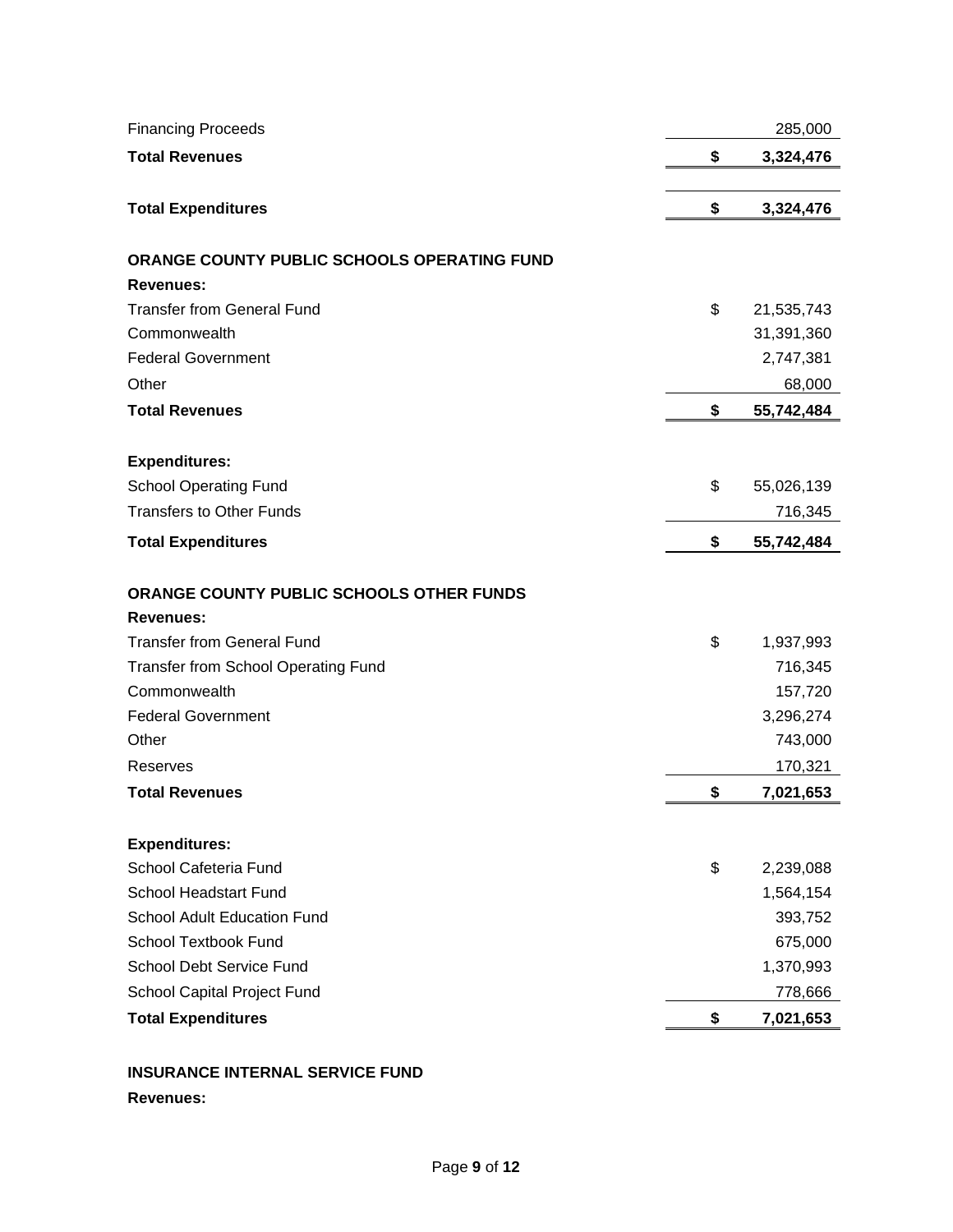| <b>Contributions from Other Funds</b>     | \$<br>8,532,567   |
|-------------------------------------------|-------------------|
| Reserves                                  | 89,153            |
| <b>Total Revenues</b>                     | 8,621,720         |
|                                           |                   |
| <b>Expenditures:</b>                      |                   |
| Health Claims and Administrative Expenses | \$<br>8,532,567   |
| <b>Transfer to Other Funds</b>            | 89,153            |
| <b>Total Expenditures</b>                 | 8,621,720         |
|                                           |                   |
| <b>Grand Total Expenditures</b>           | \$<br>169,937,198 |
| <b>Less Transfers</b>                     | (47,911,674)      |
| <b>Total Consolidated Budget</b>          | \$<br>122,025,524 |

# RE: DEPARTMENT DIRECTOR / CONSTITUTIONAL OFFICER REPORTS There were no Department Director or Constitutional Officer Reports at this time.

# RE: COUNTY ATTORNEY'S REPORT

The County Attorney had nothing to report on at this time.

# RE: COUNTY ADMINISTRATOR'S REPORT

# RE: BOARD OF SUPERVISORS' TWO-YEAR STRATEGIC PRIORITIES; FY 2021 THIRD QUARTER UPDATE

Theodore L. Voorhees, County Administrator, provided a quarterly update on the Board's Two-Year Strategic Priorities, reviewing the progress that had been made on each priority to-date and highlighting achievements related to each priority.

The Board took the information regarding its Two-Year Strategic Priorities under advisement, and there was no action taken at this time.

# RE: RESOLUTION OF INTEREST IN PARTICIPATING IN A REGIONAL CIGARETTE TAX ADMINISTRATION

Theodore L. Voorhees, County Administrator, presented a resolution to the Board for its consideration regarding participation in a regional cigarette tax administration. He indicated this discussion came after the General Assembly approved, and the Governor signed into law, legislation that allowed Virginia counties to enact a local cigarette tax of up to 40 cents per pack. Mr. Voorhees explained that adoption of the resolution would express interest in participating in a regional approach and would authorize the County Administrator to participate in discussions with the Thomas Jefferson Planning District Commission and other localities regarding the formation of a regional cigarette tax board.

Discussion ensued among the Board regarding: uniform rates across the region; and estimated annual revenue that would be collected.

On the motion of Mr. Frame, seconded by Mr. White, which carried by a vote of 5-0, the Board adopted the following resolution, as presented: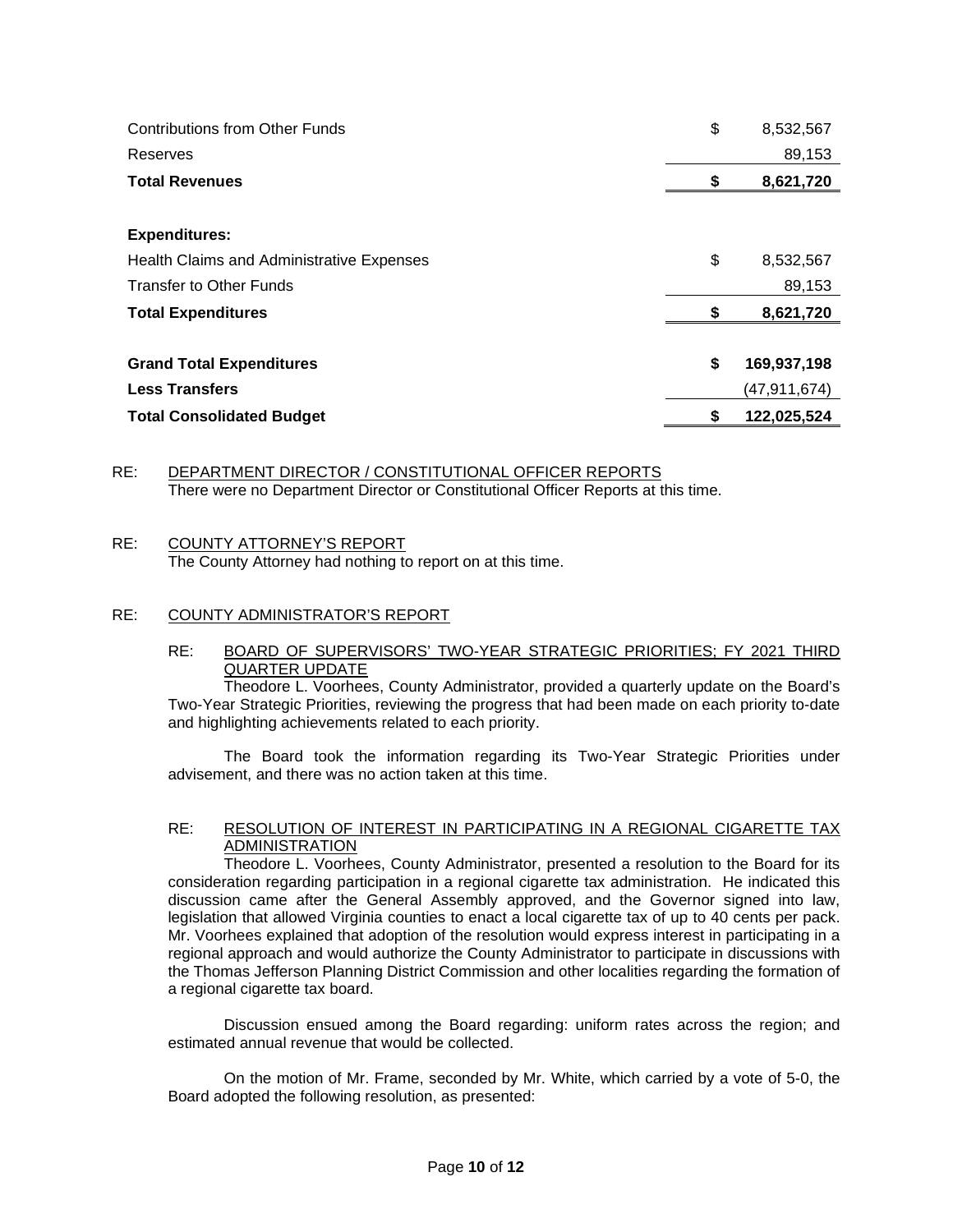# RESOLUTION OF INTEREST IN PARTICIPATING IN A REGIONAL CIGARETTE TAX ADMINISTRATION

WHEREAS, the 2020 General Assembly approved, and the Governor signed into law, legislation that allows Virginia counties to enact a local cigarette tax of up to 40 cents per pack, effective July 1, 2021; and

WHEREAS, [SB 1326,](https://lis.virginia.gov/cgi-bin/legp604.exe?212+ful+CHAP0061) adopted by the 2021 General Assembly and signed into law by the Governor, encourages local cigarette stamping and tax collection through regional cigarette tax boards; and

WHEREAS, the bill defines a "regional cigarette tax board" as one established by a group of at least six member localities, pursuant to their authority under the joint exercise of powers ([§15.2-1300](http://law.lis.virginia.gov/vacode/15.2-1300) et seq.) and Regional Cooperation Act ([§15.2-4200](http://law.lis.virginia.gov/vacode/15.2-4200) et seq.) provisions of the Code of Virginia; and

WHEREAS, the Thomas Jefferson Planning District Commission (TJPDC) was duly established in 1972, pursuant to the Code of Virginia; and

WHEREAS, a key part of the mission of the TJPDC is to lead development of solutions for the region's critical issues by helping member governments identify such issues and finding collaborative approaches to address them; and

WHEREAS, the TJPDC staff, in discussion with its member localities, has been examining how a regional cigarette tax board could function in the broader Central Virginia region; and

WHEREAS, the establishment of a regional cigarette tax board would promote the uniform administration of local cigarette taxes throughout the region for those localities desiring to participate in such a board;

NOW, THEREFORE, BE IT RESOLVED, on this 27<sup>th</sup> day of April, 2021, that the Orange County Board of Supervisors hereby expresses its interest in participating in a regional cigarette tax board being pursued by the TJPDC; and

BE IT FURTHER RESOLVED, that the Orange County Board of Supervisors hereby authorizes the County Administrator to proceed with participating in discussions with the TJPDC and other localities in the broader region on the formation of a regional cigarette tax board; and

BE IT YET FURTHER RESOLVED, that any decision by Orange County to become a member of any regional cigarette tax board so established, must be approved by the Board of Supervisors.

Ayes: Johnson, White, Marshall, Crozier, Frame. Nays: None.

# RE: BOARD COMMENT

Supervisor Johnson expressed gratitude to his customers for 30 years of patronage at Johnson Tire. He also commented on the receipt of anonymous letters making complaints regarding Fire and EMS.

Supervisor White reported on the increased interest in solar generation facilities and recommended that the Board discuss the wide variety of topics related to said facilities.

Supervisor Marshall expressed his gratitude for the work and dedication of all who were involved in the recent sawmill fire.